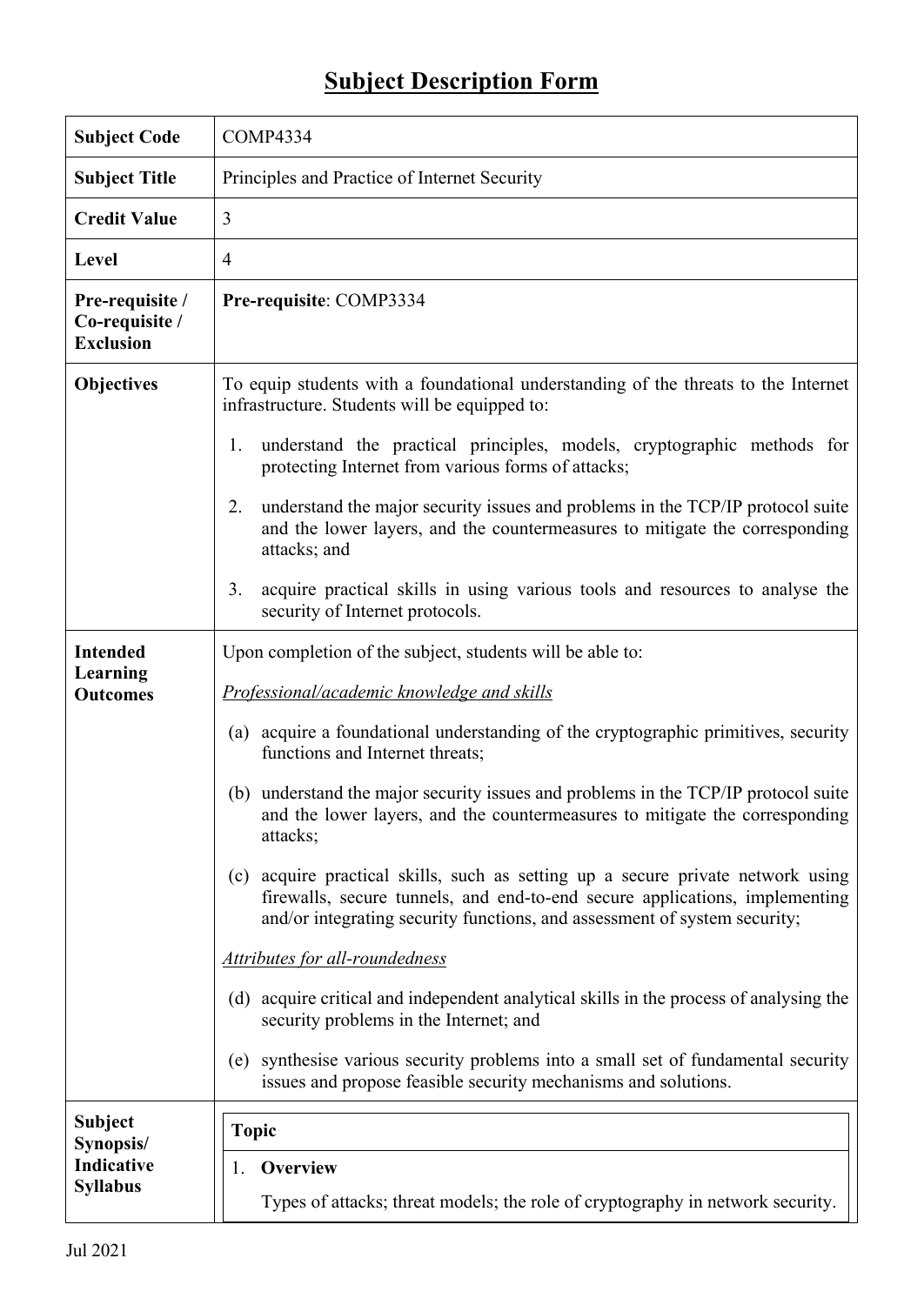|                                                                                                                   | <b>Cryptographic Functions and Services</b><br>2.                                                                                                                                                                                                                                                                                                                                                                                                        |                                                                                                  |                                                      |              |              |              |   |
|-------------------------------------------------------------------------------------------------------------------|----------------------------------------------------------------------------------------------------------------------------------------------------------------------------------------------------------------------------------------------------------------------------------------------------------------------------------------------------------------------------------------------------------------------------------------------------------|--------------------------------------------------------------------------------------------------|------------------------------------------------------|--------------|--------------|--------------|---|
|                                                                                                                   | Symmetric encryption, block cipher; hash functions; message authentication<br>codes; public-key encryption, digital signatures, and authentication protocols.                                                                                                                                                                                                                                                                                            |                                                                                                  |                                                      |              |              |              |   |
|                                                                                                                   | 3. IP and Link-Layer Security                                                                                                                                                                                                                                                                                                                                                                                                                            |                                                                                                  |                                                      |              |              |              |   |
|                                                                                                                   |                                                                                                                                                                                                                                                                                                                                                                                                                                                          | IP security and Internet key exchange protocols; routing security; wireless<br>network security. |                                                      |              |              |              |   |
|                                                                                                                   | 4. End-to-End Security                                                                                                                                                                                                                                                                                                                                                                                                                                   |                                                                                                  |                                                      |              |              |              |   |
|                                                                                                                   | TCP security; Secure Socket Layer; examples of secure application protocols;<br>e.g., Secure Shell, Kerberos, and Pretty Good Privacy.                                                                                                                                                                                                                                                                                                                   |                                                                                                  |                                                      |              |              |              |   |
|                                                                                                                   | <b>Other Topics</b><br>5.                                                                                                                                                                                                                                                                                                                                                                                                                                |                                                                                                  |                                                      |              |              |              |   |
|                                                                                                                   | DNS security, denial-of-service attacks, botnet, firewalls and intrusion<br>detection/prevention systems.                                                                                                                                                                                                                                                                                                                                                |                                                                                                  |                                                      |              |              |              |   |
|                                                                                                                   | Workshops:<br>A series of workshops on Web security will be given to let students acquire practical<br>experience.                                                                                                                                                                                                                                                                                                                                       |                                                                                                  |                                                      |              |              |              |   |
|                                                                                                                   |                                                                                                                                                                                                                                                                                                                                                                                                                                                          |                                                                                                  |                                                      |              |              |              |   |
| Teaching/<br>Learning<br><b>Methodology</b>                                                                       | The course will emphasise on both the principles and practices of network and system<br>security. The principles will be covered mainly through the lectures and problem-<br>solving activities in the tutorials, whereas the practice aspects will be taught through<br>a series of workshops on Web security which are designed to reinforce what has been<br>taught in the lectures and to help students acquire practical skills and group projects. |                                                                                                  |                                                      |              |              |              |   |
| <b>Assessment</b><br><b>Methods</b> in<br><b>Alignment with</b><br><b>Intended</b><br>Learning<br><b>Outcomes</b> | Specific assessment<br>methods/tasks                                                                                                                                                                                                                                                                                                                                                                                                                     | $\frac{0}{0}$<br>weighting                                                                       | Intended subject learning outcomes to be<br>assessed |              |              |              |   |
|                                                                                                                   |                                                                                                                                                                                                                                                                                                                                                                                                                                                          |                                                                                                  | a                                                    | $\mathbf b$  | $\mathbf c$  | d            | e |
|                                                                                                                   | <b>Continuous</b><br><b>Assessment</b>                                                                                                                                                                                                                                                                                                                                                                                                                   | 60%                                                                                              |                                                      |              |              |              |   |
|                                                                                                                   | 1. Assignments                                                                                                                                                                                                                                                                                                                                                                                                                                           | 25%                                                                                              | ✓                                                    | $\checkmark$ |              | ✓            |   |
|                                                                                                                   | 2. Workshops                                                                                                                                                                                                                                                                                                                                                                                                                                             | 10%                                                                                              |                                                      |              | $\checkmark$ |              |   |
|                                                                                                                   | 3. Project                                                                                                                                                                                                                                                                                                                                                                                                                                               | 25%                                                                                              |                                                      |              | ✓            | ✓            |   |
|                                                                                                                   | <b>Examination</b>                                                                                                                                                                                                                                                                                                                                                                                                                                       | 40%                                                                                              | $\checkmark$                                         | ✓            |              | $\checkmark$ | ✓ |
|                                                                                                                   | Total                                                                                                                                                                                                                                                                                                                                                                                                                                                    | 100%                                                                                             |                                                      |              |              |              |   |
|                                                                                                                   | The examination and assignments are designed to evaluate the students'<br>understanding on the principles undergirding the network and system security. The<br>workshops on Web security and group projects, on the other hand, are designed to<br>evaluate the students' practical skills on solving Internet security problems.                                                                                                                        |                                                                                                  |                                                      |              |              |              |   |